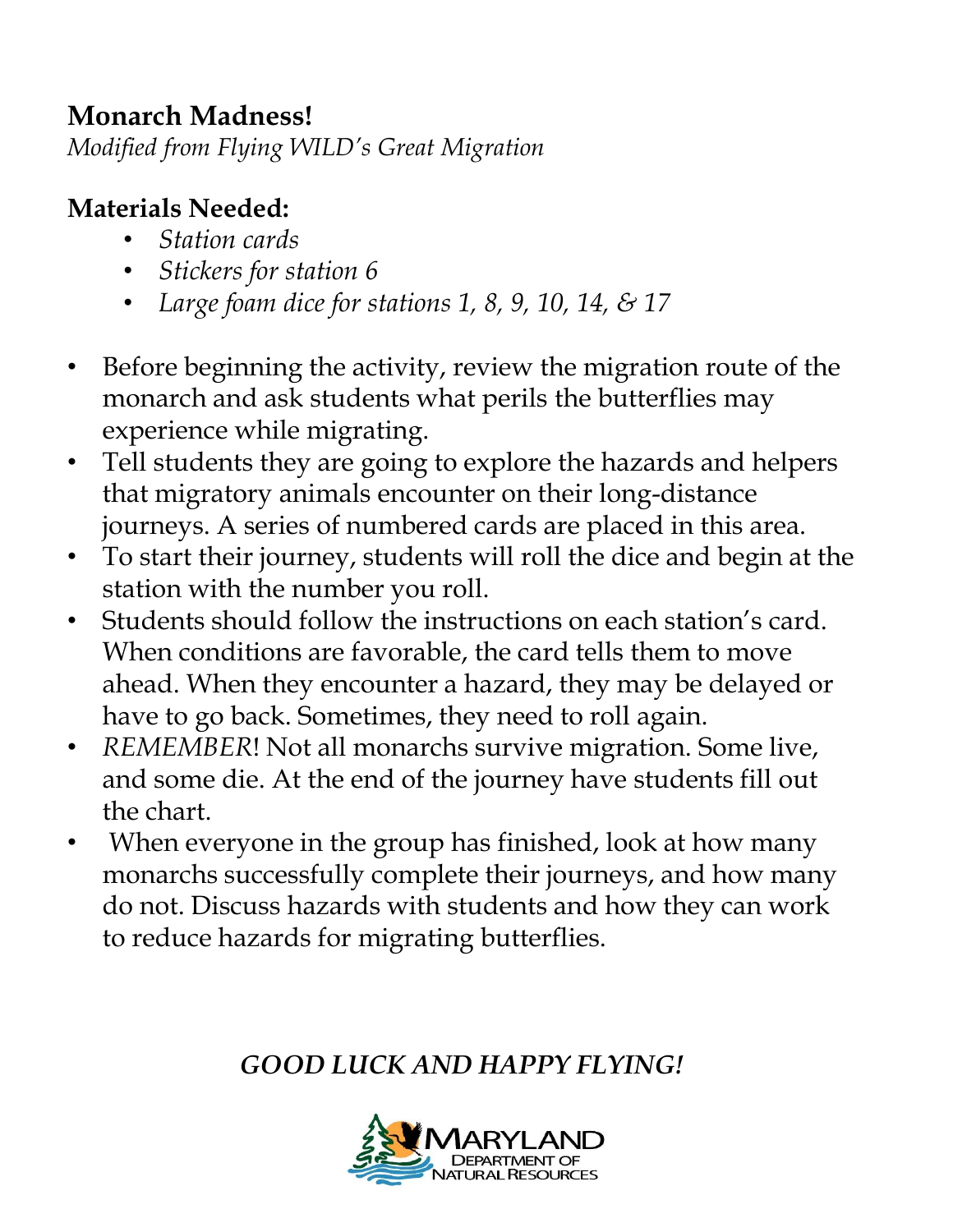Watch out! A bird swoops down to eat you! *Duck*! Roll the die and move ahead the number of stations indicated, while ducking.

#### **Station #2**

Good news! Food is plentiful. Many flowers are available in an overgrown field. Say 'YUM' 10 times and move ahead 5 stations.

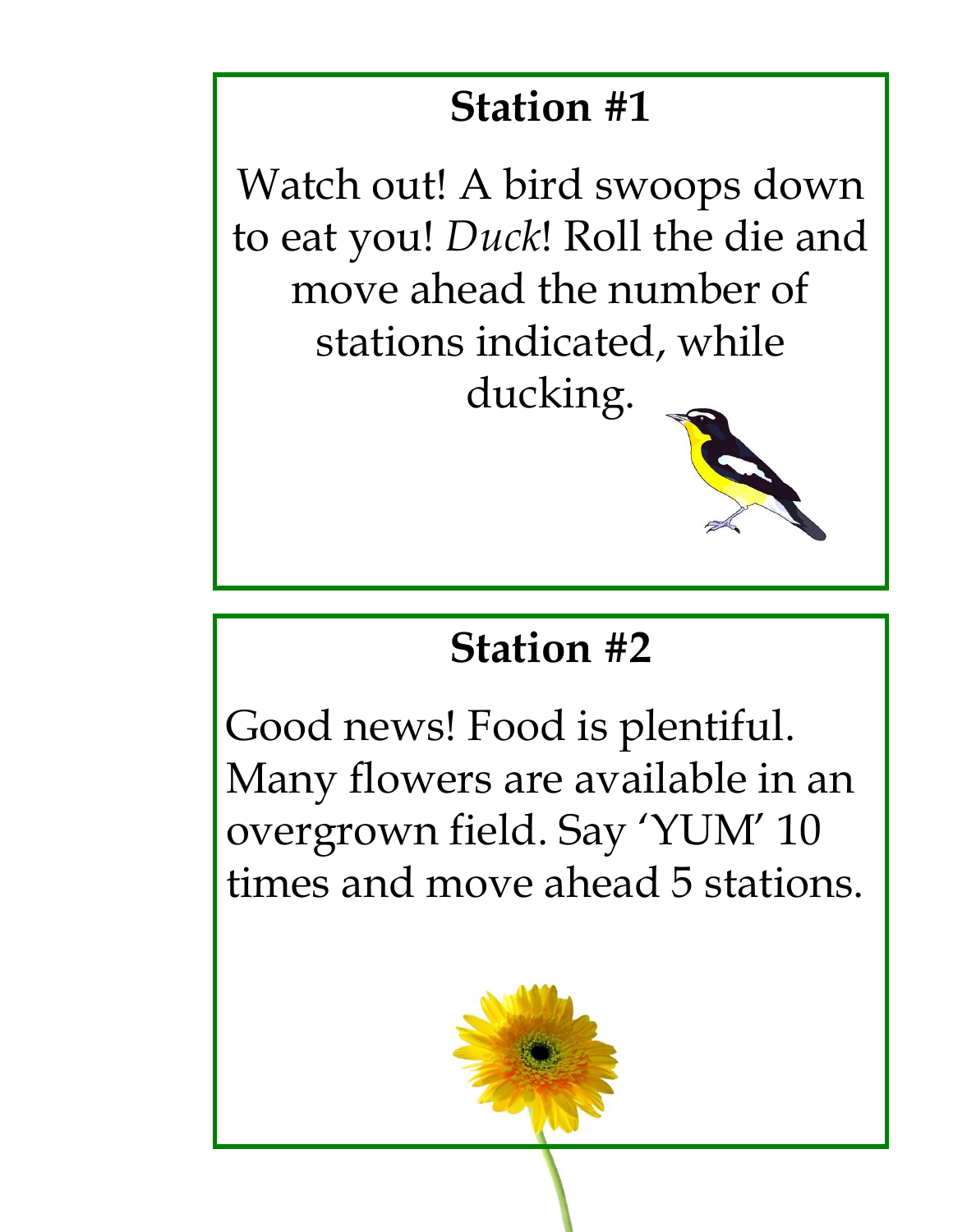Bad news.  $\odot$  You drank nectar from a plant sprayed with pesticides and become sick. Sit down, hold your stomach and count to 30. Groan 10 times then move ahead 1 station.



### **Station #4**

Watch out for that predator- it wants to eat you! Freeze, count to 30, and then sneak ahead 2



stations.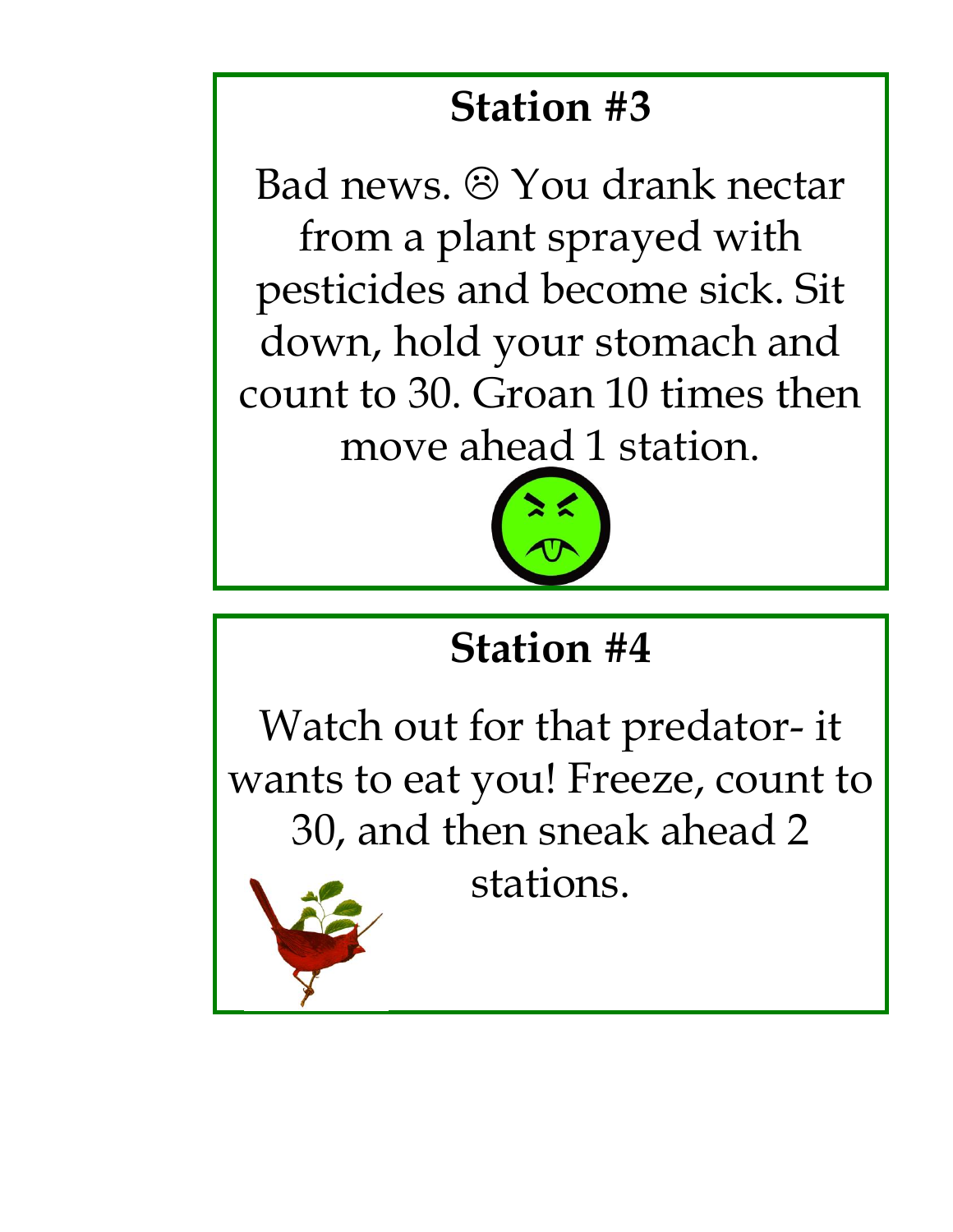You escape capture by a predator but slightly sprain your wing on the escape. Get it back in shape. Swing your left arm around 10 times. Move ahead 1 station.



# **Station #6**

Scientists catch you for research. They put a sticker on your wing and set you free. Place a sticker on your shirt and move ahead 2

tag@ku.edu

stations.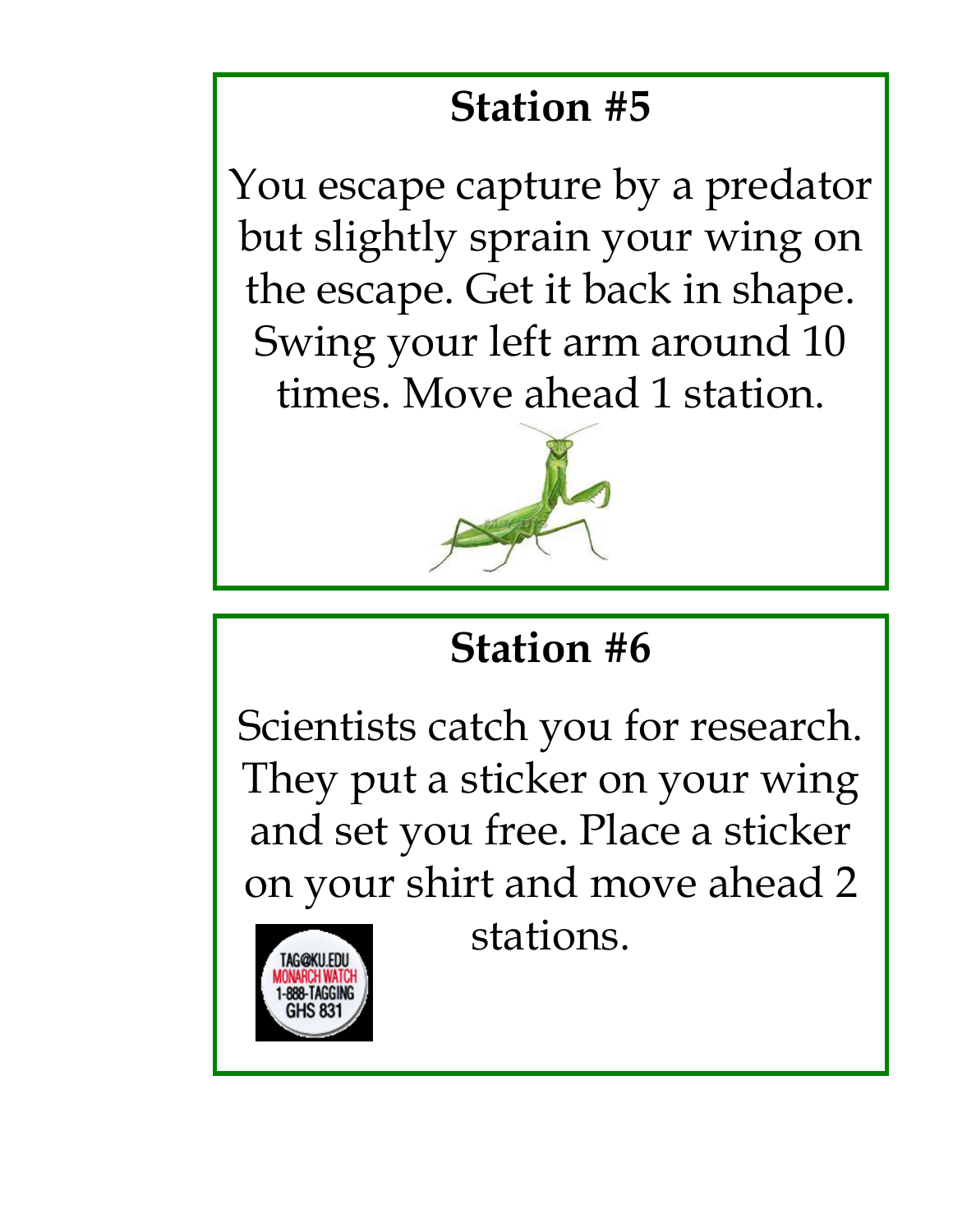You get tangled in a spider web. You manage to escape by fluttering really fast. Flail both your arms, count to 30, then move ahead 4 stations.



### **Station #8**

You land at a school where students created a schoolyard habitat. There is a pollinator garden; you grab a bite to eat. Slurp 20 times. Roll the die, then move ahead that number.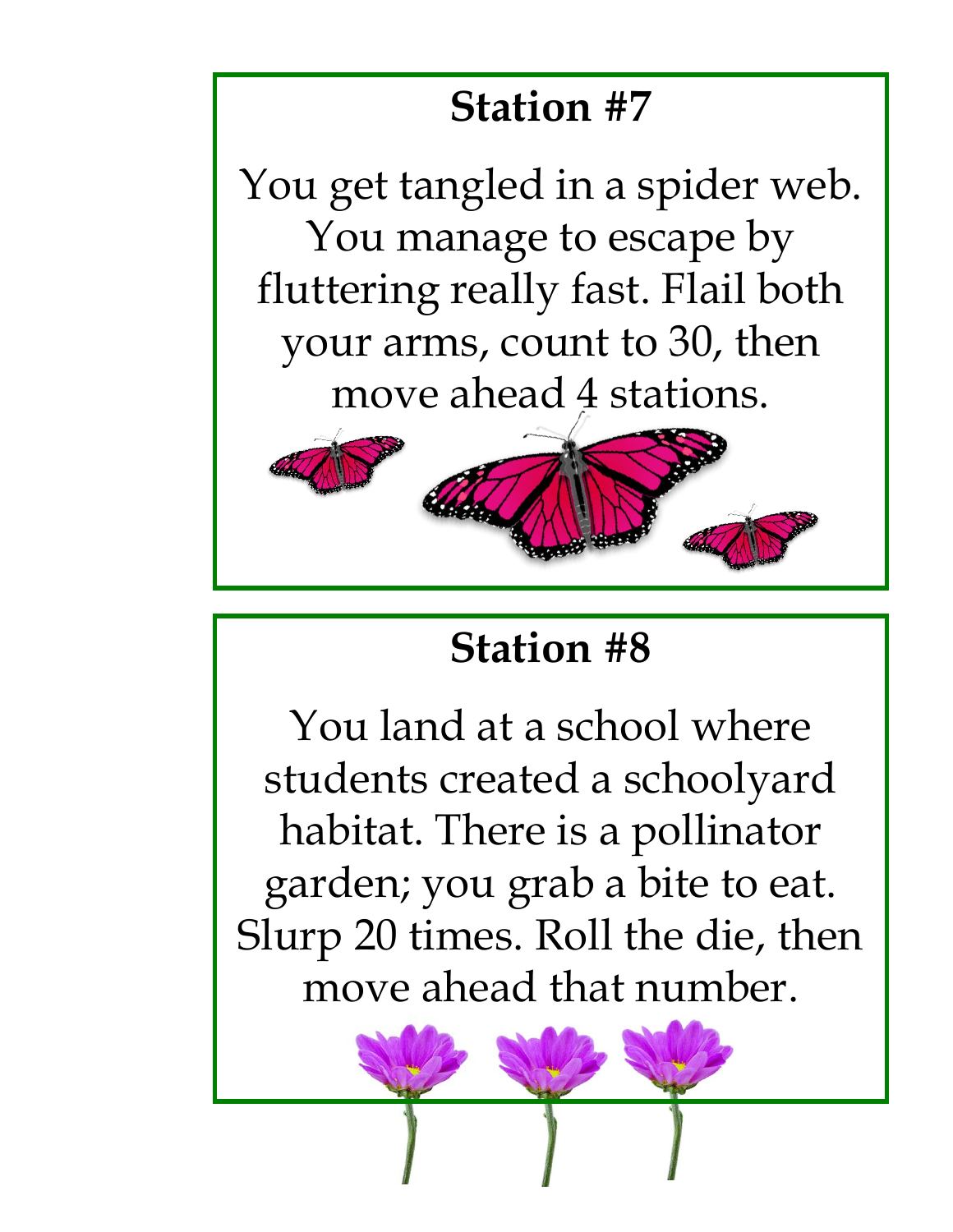It's raining, it's pouring, and you don't want to fly in this rainstorm. Count to 30 while you wait for the storm to stop. Roll the die and move ahead that number of stations.



# **Station #10**

Strong winds from the wrong direction keep you from migrating. Roll the die and blow backward that many stations.

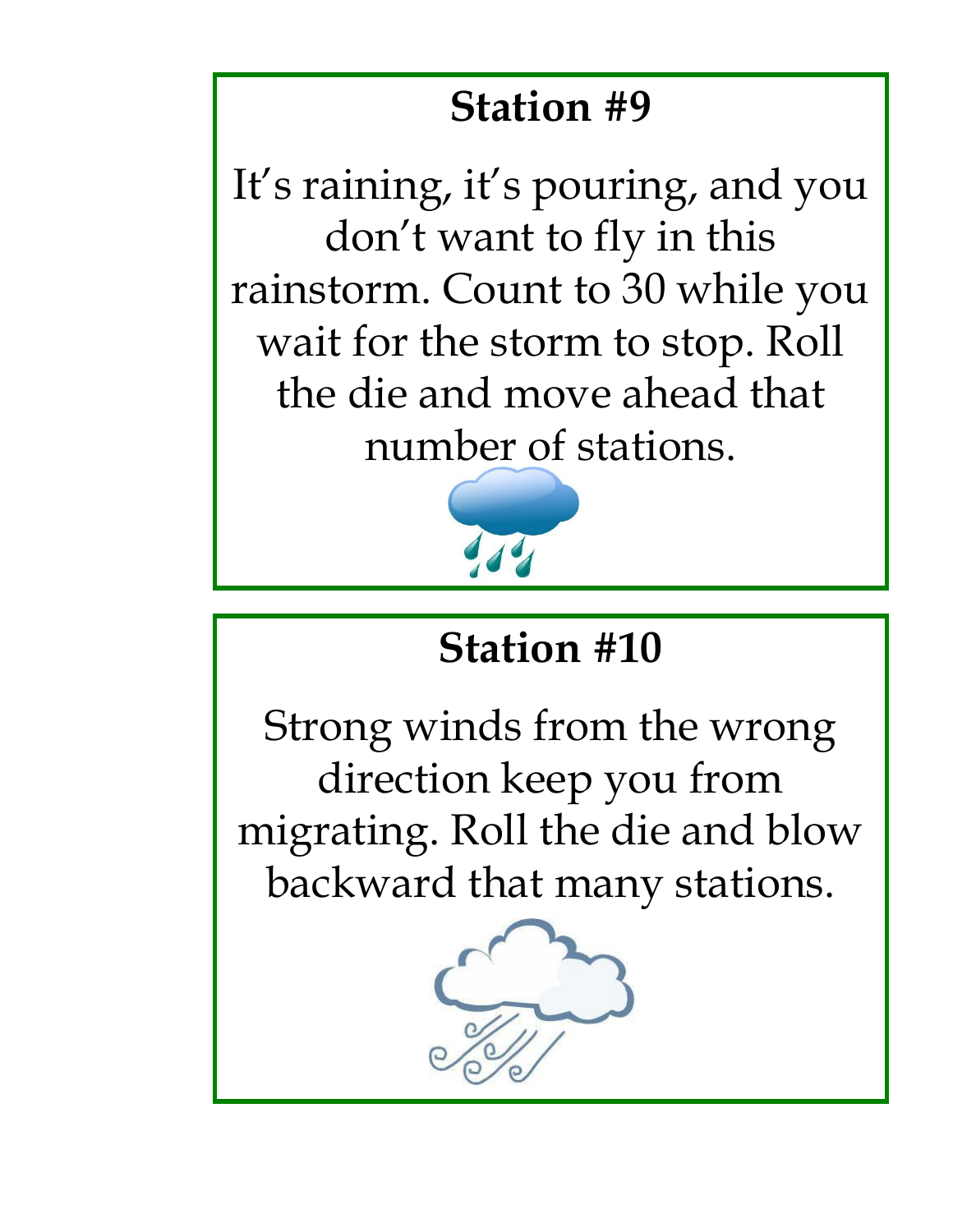You can't find nectar because a new shopping mall has been built there. Walk around in 3 wide circles searching for food. You are still hungry and only have enough strength to move ahead 1 space.

#### **Station #12**

Whew! While flying near a large city, you almost collide with a car. Go back 3 stations while you recover.

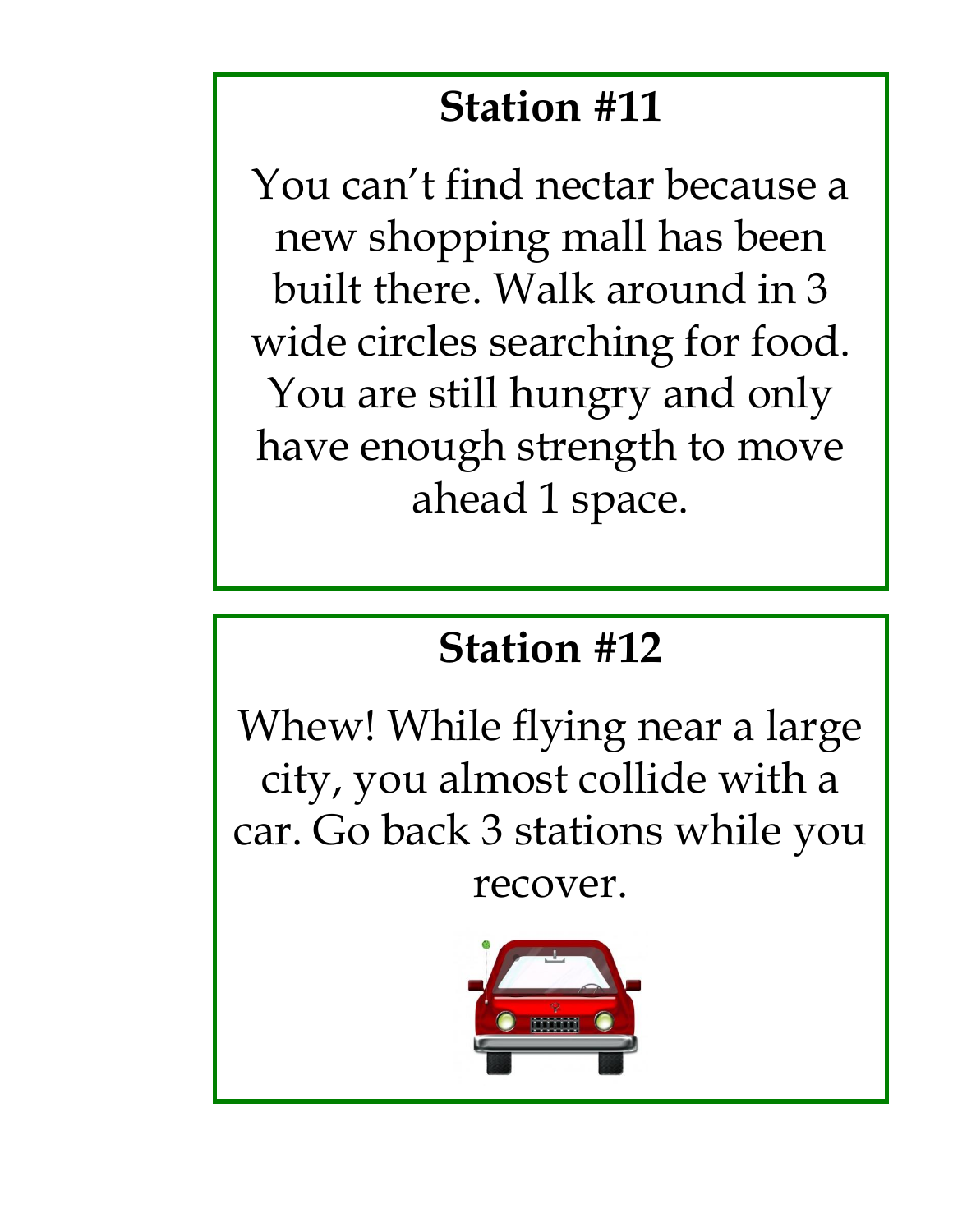You arrive at a large field where there is plenty of food and shelter. Rub your stomach 15 times and move ahead 4 stations.



# **Station #14**

You are able to fly a long distance in one day because of good winds. Roll the die and move ahead that number of

stations.  $\odot$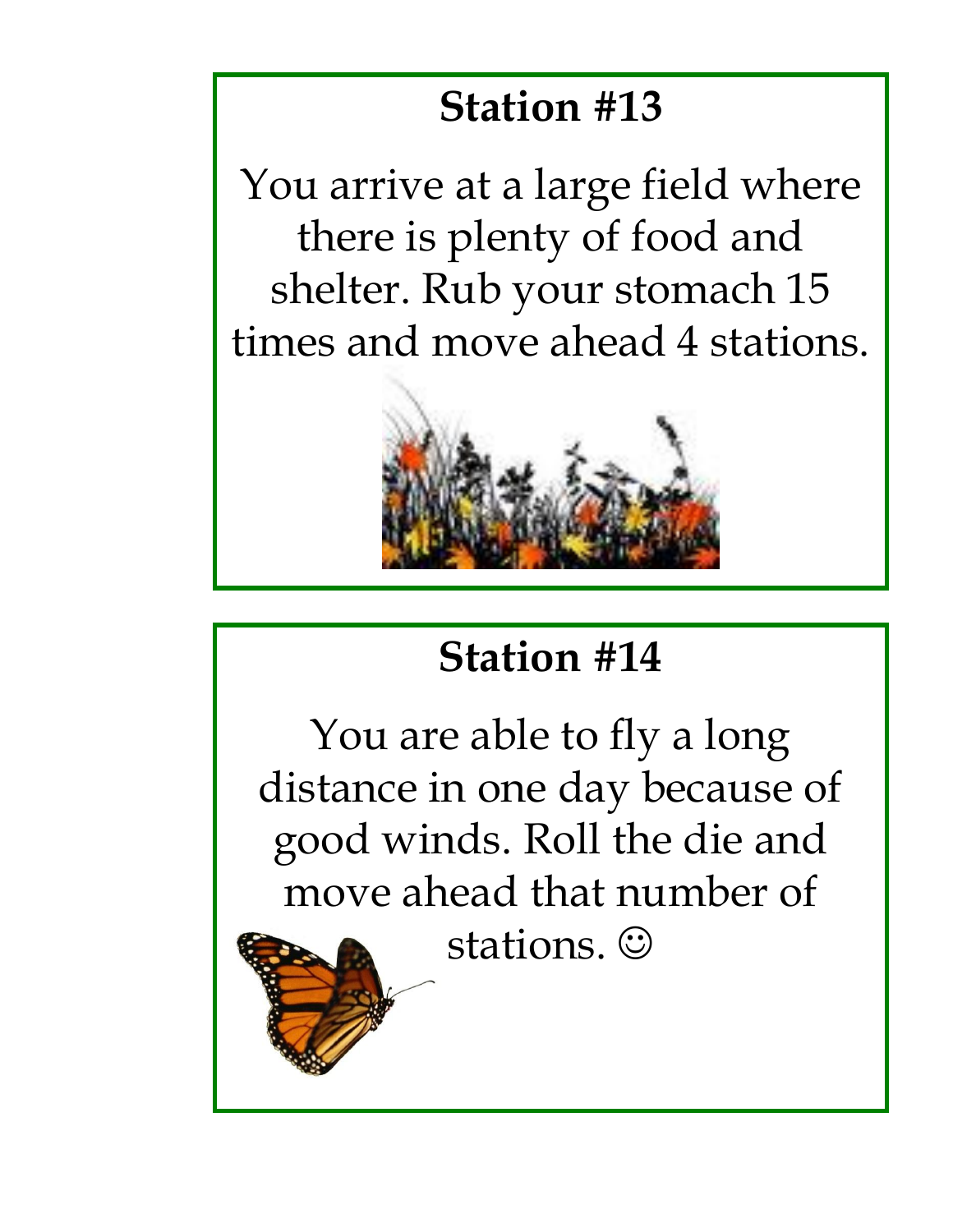Bad storm!! No flying today. *BRR*!! You are cold and hungry. Shiver and hold your belly while you say BRR 10 times. Go back 1 station.

# **Station #16**

A blue jay catches you and eats you. The game is over for you, SORRY! You died. Die dramatically, and mark the chart.

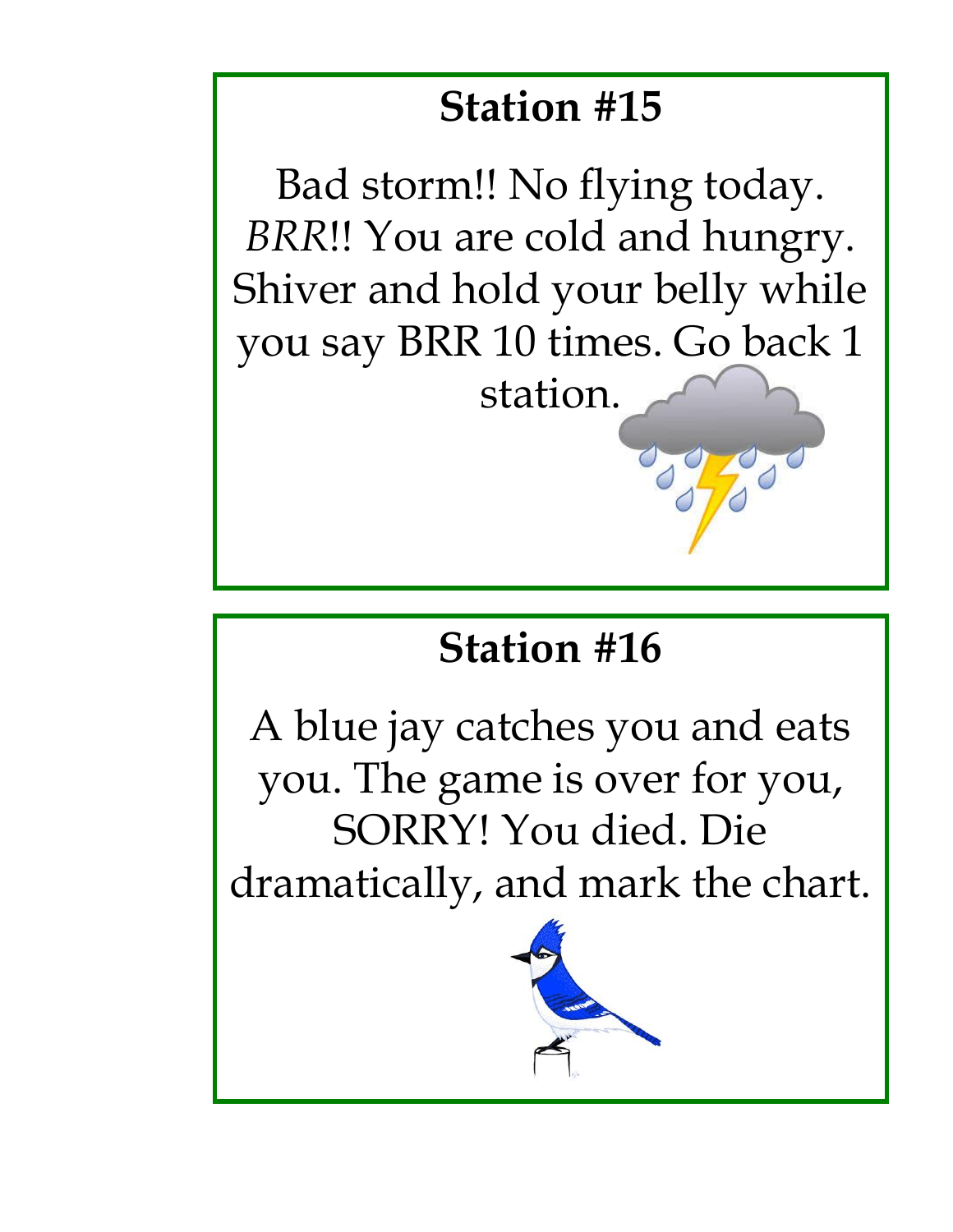You just flew by a lady who tried to hit you with a fly swatter. Sit down, hold your head and say "OW" 20 times. Roll the die and move ahead the number of stations indicated.

#### **Station #18**

A butterfly collector captured you! Unfortunately, they want to make a mount of you. Die dramatically and mark the chart.

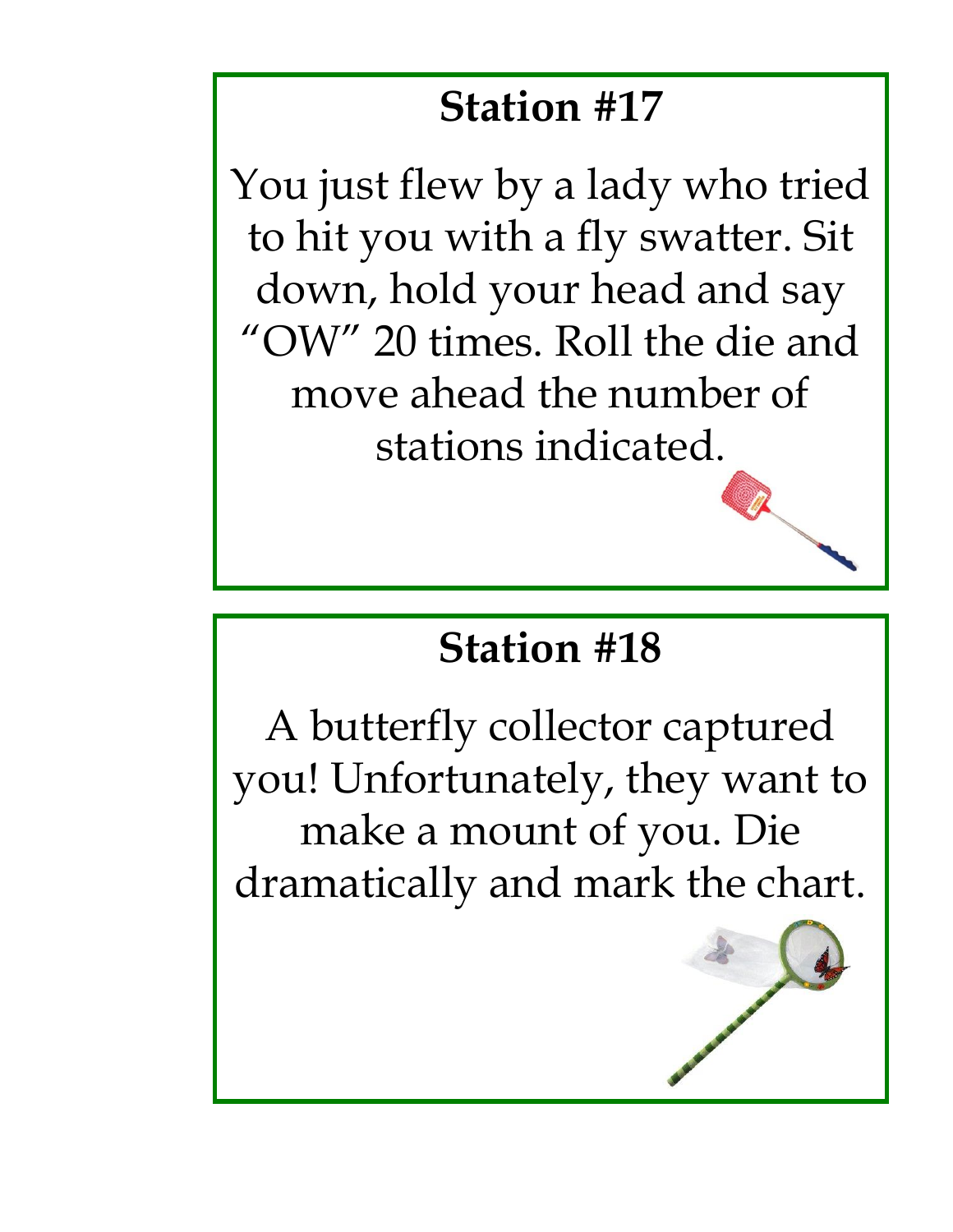Good news!!! A good wind helps you fly ahead 5 stations.



### **Station #20**

After flying for several days, you land in a wildlife refuge. Spend time resting and eating from the abundance of food. Slurp 10 times, take a rest, then move ahead 4 stations.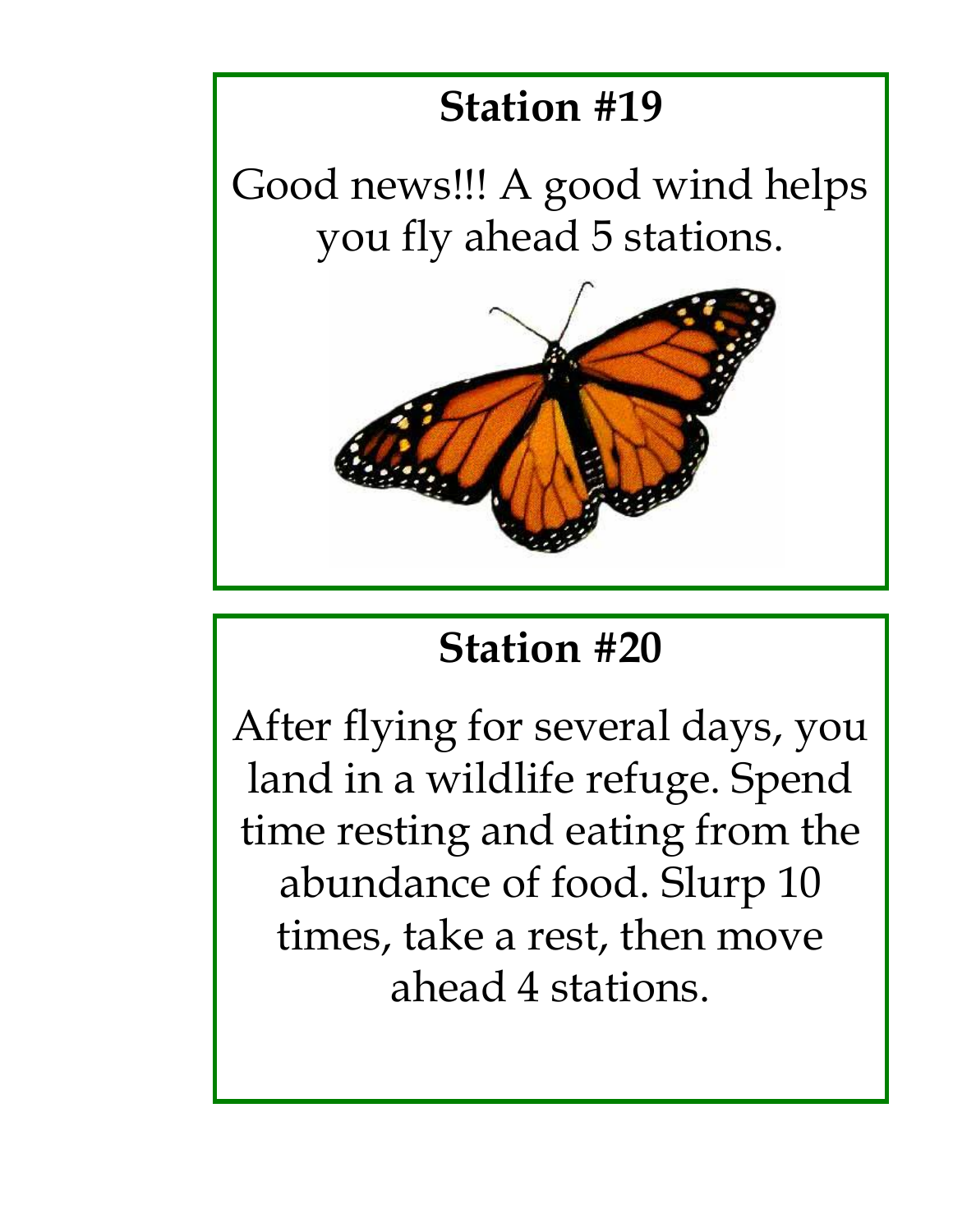Uh oh! An unexpected freeze causes food to become scarce. Go back 2 stations in search of food.



# **Station #22**

Bad luck! You get sick and die. Sorry! Die dramatically, then mark the chart.

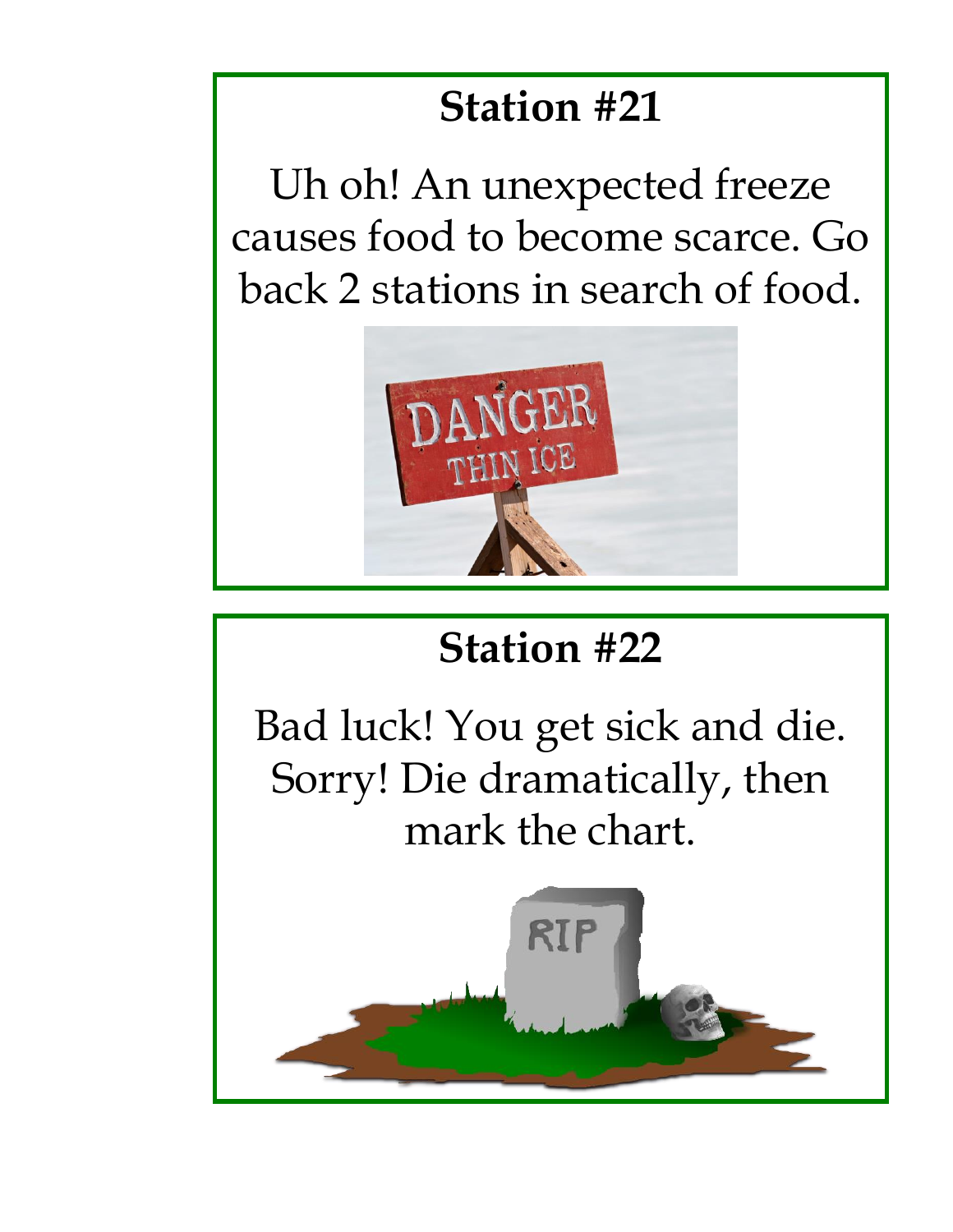Uh oh! You lost an important stopover spot when the wildflower meadow was replaced with a building. Go back 1 station and shout "I'm



hungry!".



# **Station #24**

Yay! You have reached a wildlife refuge. Take a quick nap, grab a bite to eat and then fly to the finish!